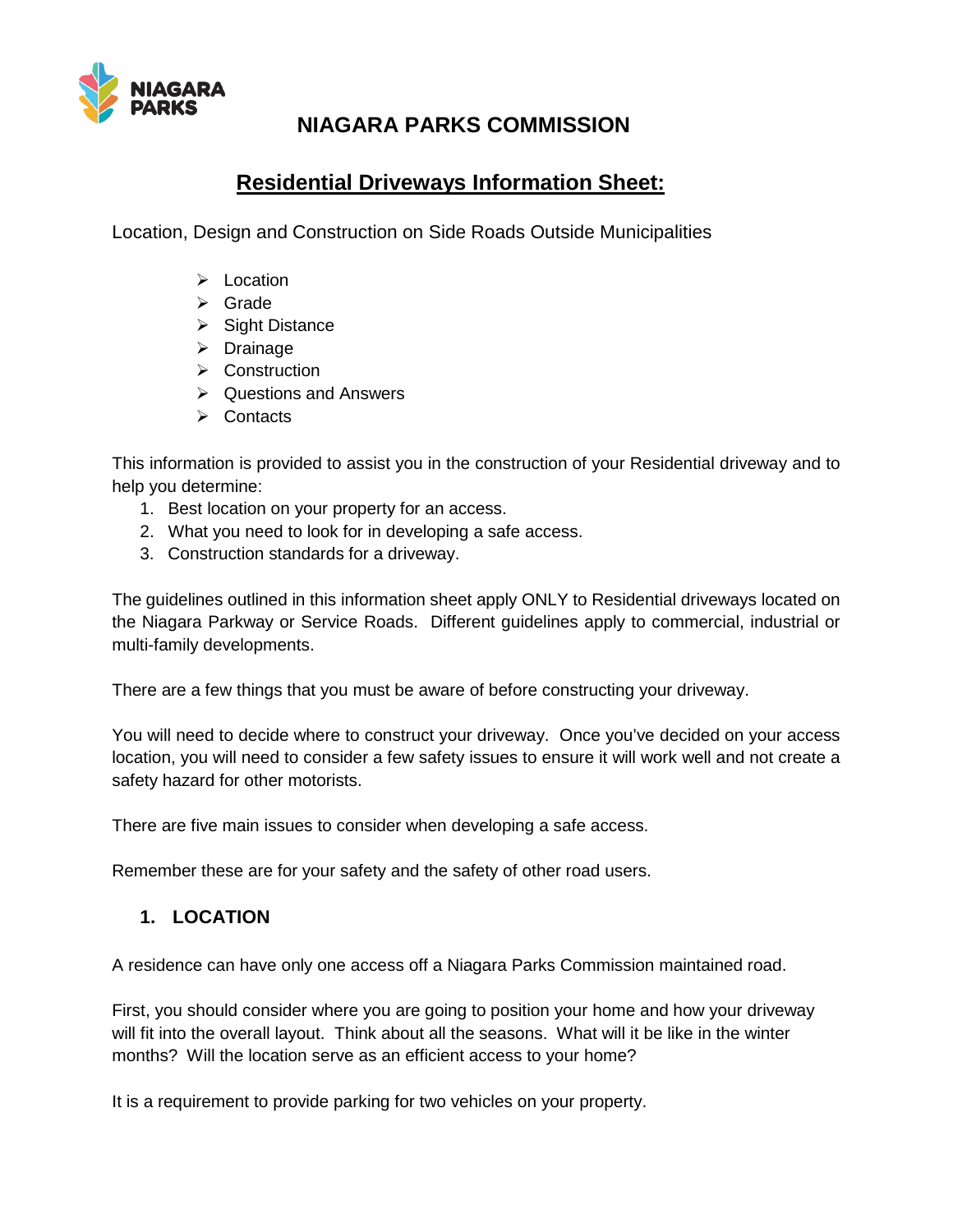Driveways must be located in front of your own property.

Finding the best location along the frontage of your property is very important, remembering that it will provide access to your property for the future.

### **2. GRADE**

Grade is the change in elevation of land. When you develop an access, the grade of your driveway should be fairly level for at least the length of your car with a bit of extra space for larger vehicles. This is important during icy conditions. You don't want to slide onto the road when you try to stop.

If your property is higher than the road, you are required to create a small swale or depression to direct surface water from your driveway to the ditch. This will help prevent water from running onto the road and creating black ice when temperatures drop. A combination of a slight grade and the swale or depression will also help keep access debris off of the road as a result of heavy rains. It is the responsibility of the access owner to clean debris from their driveway off of the road.

## **3. SIGHT DISTANCE**

Imagine sitting in your car and you are about to enter the road. You look up and down the road before proceeding. The point where you observe the road is the sight distance. This is important because you need to see approaching traffic and they need to see you.

Required sight distances are dependent upon posted speed limits. Posted speed limits are the white regulatory signs and not the yellow curve advisory signs. Below is a table showing required sight distances for different posted road speed limits.

| Posted speed of road -<br>km/hr | Required sight distance -<br>meters | Required sight distance -<br>feet |
|---------------------------------|-------------------------------------|-----------------------------------|
| 40                              | 80                                  | 260                               |
| 50                              | 100                                 | 330                               |
| 60                              | 120                                 | 395                               |
| 70                              | 140                                 | 460                               |
| 80                              | 160                                 | 525                               |

At locations where sight distance is poor, you may need to clear some of the vegetation to help you achieve the required sight line distance. Remember the vegetation may grow back and you will have to clear it from time to time. It is the responsibility of the access owner to receive permission from the landowner to clear vegetation other than what is needed for the primary access construction.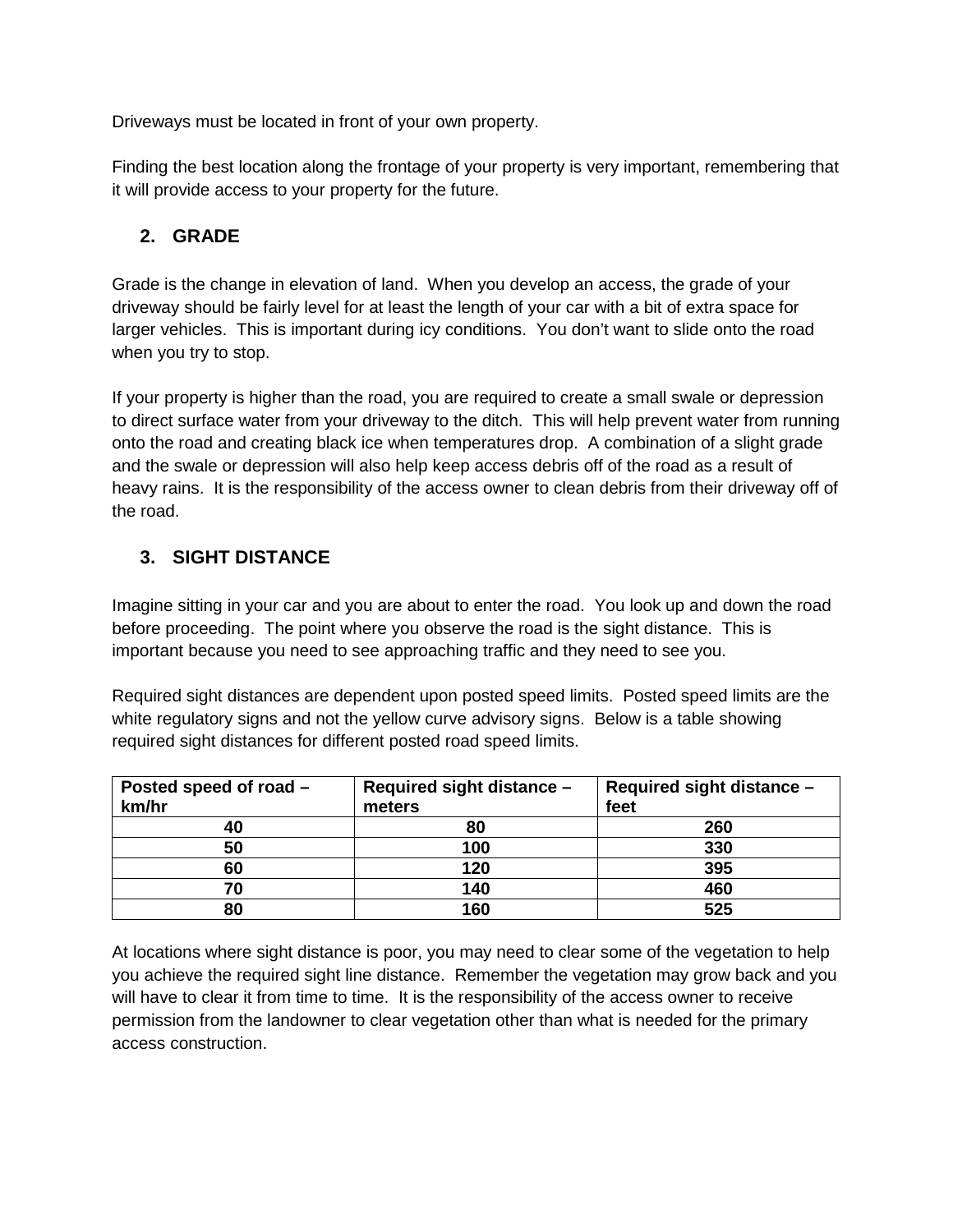## **4. DRAINAGE**

Drainage is the water that runs from adjacent properties, accesses and the road into the ditch at the side of the road.

Before you construct your access, you need to determine if there is a defined ditch line along your property. If there is an existing ditch, you will need a culvert. Remember that regular road ditch maintenance done by the Niagara Parks Commission may result in an improved or deeper ditch. We require that you provide a minimum 400-mm (16-inch) diameter corrugated steel pipe (CSP). Near river areas or areas of high rain runoff, a larger diameter pipe will be required. The culvert should be longer than the width of your driveway. The standard residential driveway is six meters (20 feet). The culvert length should be a minimum of nine meters (30 feet) to allow for the driveway fill on either side of the driveway.

# **5. CONSTRUCTION**

Now you know where to locate a safe driveway by addressing sight distance and drainage. Here are the standards for constructing your driveway:

- When the property is higher than the road, the grade should not be greater than 2% (0.2 meter) for the first 10 meters (30 feet) and there should be a slight swale at the ditch line.
- Driveways are six meters (20 feet) in width at the junction with the road.
- Culverts must be corrugated steel pipes with a minimum size of 400-mm (16 inches) by nine meters (30 feet) in length.
- The culvert should be placed slightly below the invert or lowest point in the ditch. Consider the implications of ditch maintenance and cleaning by the Niagara Parks Commission.
- The culvert should be covered with granular material to a depth equal to half the diameter of the culvert. For example, if the culvert is 400-mm (16 inches) in diameter, the depth of the cover must be a minimum of 200-mm (8 inches) in depth. This amount of cover is necessary to protect the culvert from collapse.
- Slight distance as per Table 3.1 for the particular posted speed of the road you are accessing.
- Good gravels are to be used in the construction of the driveway as per the attached copy of specifications.

### **Caution:**

Digging into steep slopes may cause the slope to fail and fall onto the road or undermine your building area. If,

- The access is located in an unsafe location with inadequate sight lines;
- The access construction is resulting in drainage or debris running onto the road; or
- The access is interfering with roadway and ditch drainage,

you will be required to relocate and/or fix your access, or the NPC will relocate and/or fix your access and charge you for the costs.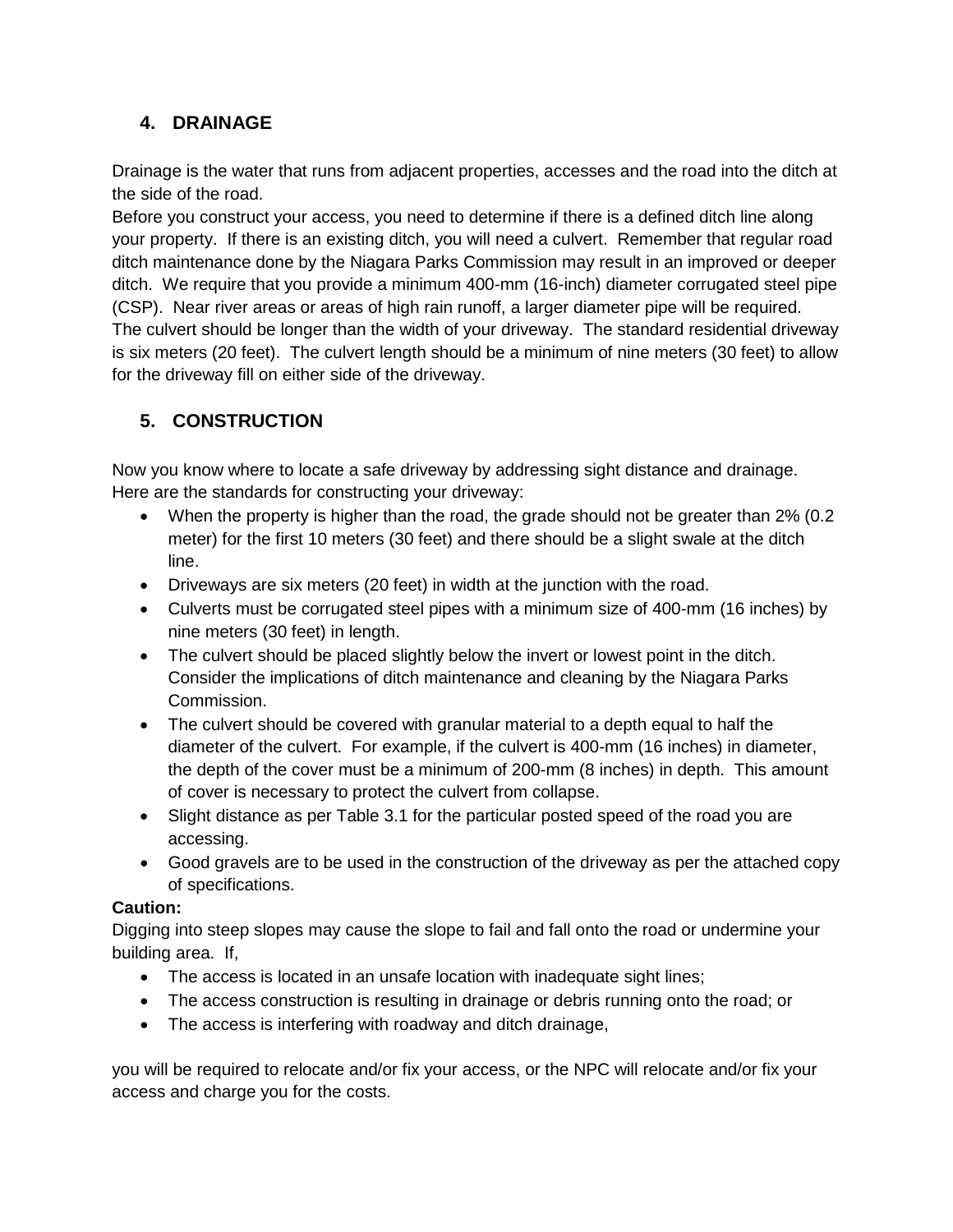#### Obtain information on any buried utility. **"Call Before You Dig": Ontario One Call 1-800-400-2255**

### **Attachments (PDF files):**

- Driveway Plan Diagram: Location, Design and Construction/Residential Driveways on Side Roads
- Profile Diagram:Location, Design and Construction/Residential Driveways on Side Roads
- Culvert Specifications/Driveway Cross Section

### **Questions and Answers**

Question: Am I responsible for maintenance of my access; including culvert maintenance and replacement and snow clearing in winter?

Answer: Yes. An individual who has an access to a NPC road is responsible for all maintenance including maintaining or replacing culverts under the access adjacent to the highway, clearing snow from highway plowing operations at the access entrance; and maintaining the access to ensure drainage, gravels, snow or other material do not spill onto the highway.

Question: Why can't I just put an access wherever I choose on my property? Answer: The location of your access is important for several reasons. First and most important it is to serve your residence, so the location must be compatible with where you want to position your home. Some other considerations are sight distance, the grade of your access into your property, and construction costs. NPC personnel can give you some advice in this regard if you have any questions.

Question: The information sheet talks about improving sight distance by clearing the vegetation, what if there are large trees and how much clearing will I required to do? Answer: This requirement is to improve your sight lines when entering and exiting your property. In some cases, brush within the highway right of way must be removed in order to achieve a better sight line. There are some circumstances where this cannot be achieved such as where there are larger well-established trees within the right of way or where the trees or vegetation may be on your neighbour's property. It's important to know where your property lines are.

Question: What if the vegetation is on the highway right of way in front of my neighbour's property, can I remove it?

Answer: The right of way is public land and that would allow you to work within the right of way. However, as your neighbours may have some concerns about your working in front their property, it would be mandatory that you contact them first and get their agreement to brushing of the right of way.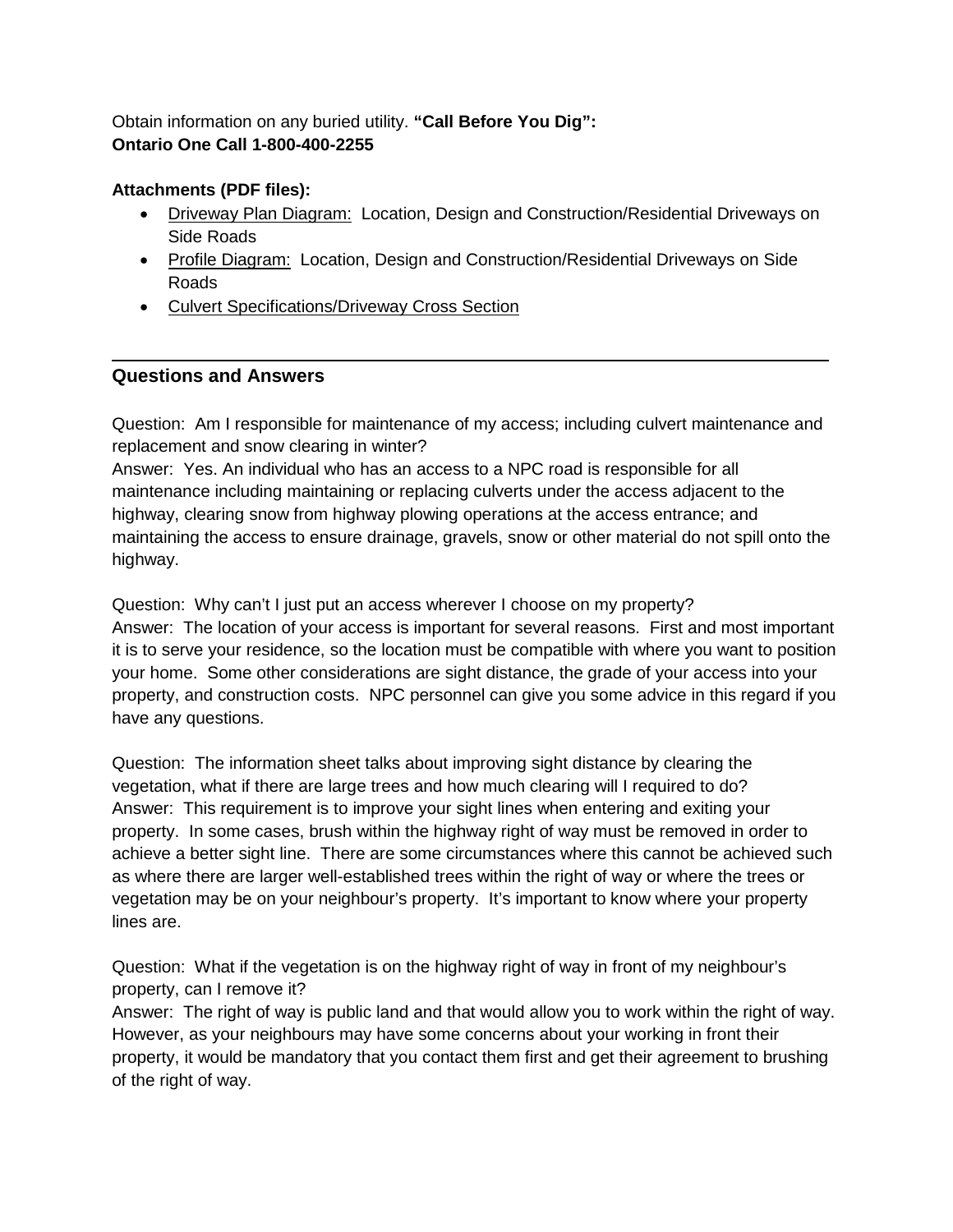Before you remove brush, you must check with the NPC Tree Department to see if brushing as part of the regular maintenance program is planned for your area.

Question: If there is a ditch in front of my property and the water only runs during the spring, do I still need to install a culvert?

Answer: Yes, the culvert is still required. There can be extensive damage to the road and your driveway in a short time if the culvert was not put in place.

Question: Can I use plastic pipe for my culvert?

Answer: Double walled plastic pipe can be used, but the construction practices will vary in the installation. The culvert must have more gravels and fill on top of the pipe to buffer it from the weight of vehicles travelling over the pipe. It should be noted that metal pipe is preferred due to its reliability and strength.

Question: Where can I find information on driveway construction specifications? Answer: The drawing attached to the information sheet is self-explanatory. If you still have questions, there are contractors that can assist you in the development of your driveway. NPC staff can also assist you.

Question: What happens if I do not construct my driveway properly?

Answer: The NPC staff routinely monitor the road system will advise you of the deficiency and ask that you repair it. If the repairs are not done within a reasonable time frame, the NPC may repair your driveway and bill you for costs of the works. This will only be done when the driveway is constructed to a degree that causes serious concerns for traffic safety, drainage issues and the integrity of the NPC road system.

Question: Is there someone who I can speak to about constructing my driveway? Answer: You can contact the NPC for further information.

Question: How many accesses can I have off a NPC road? Answer: A residence can have only one access off a NPC maintained road.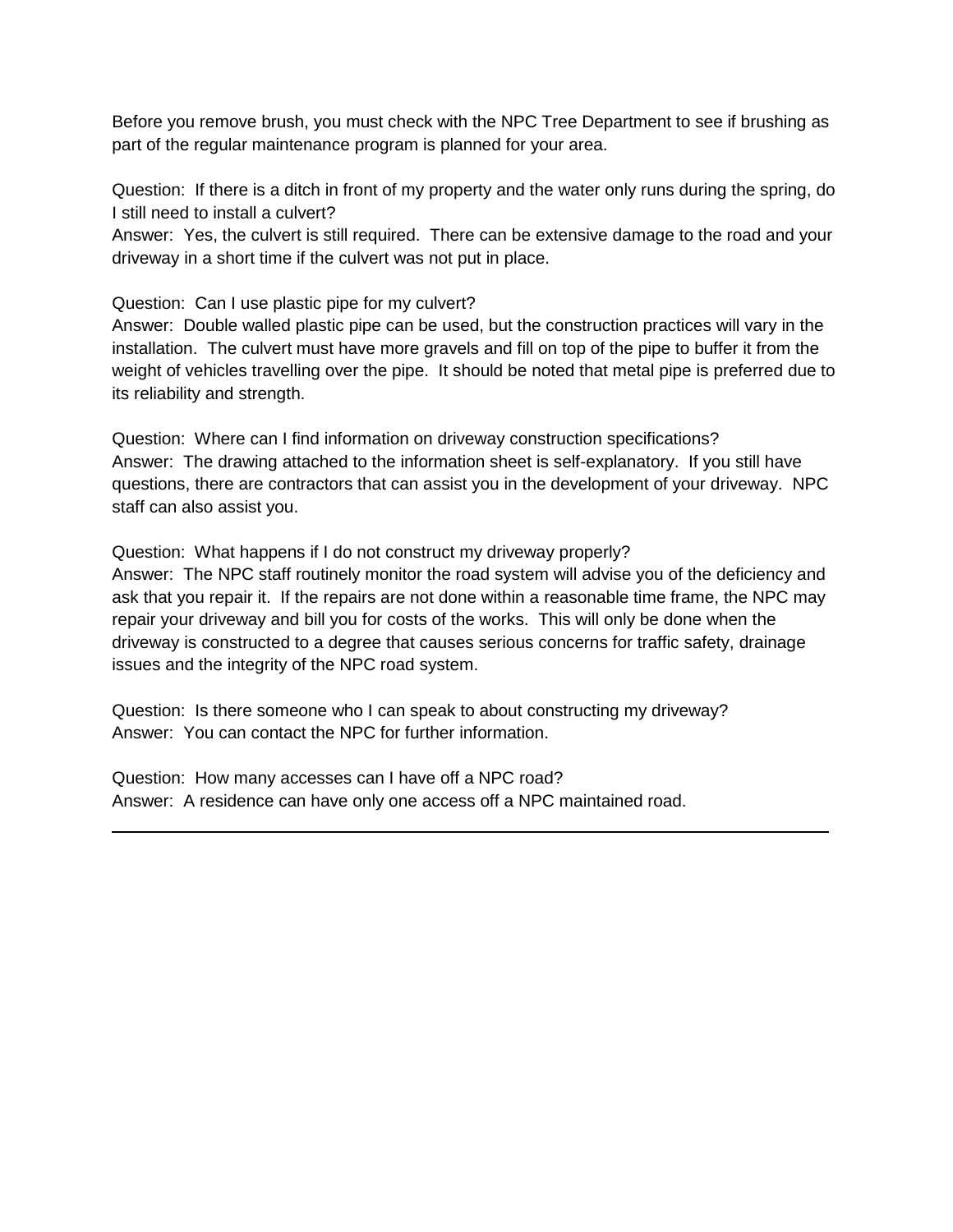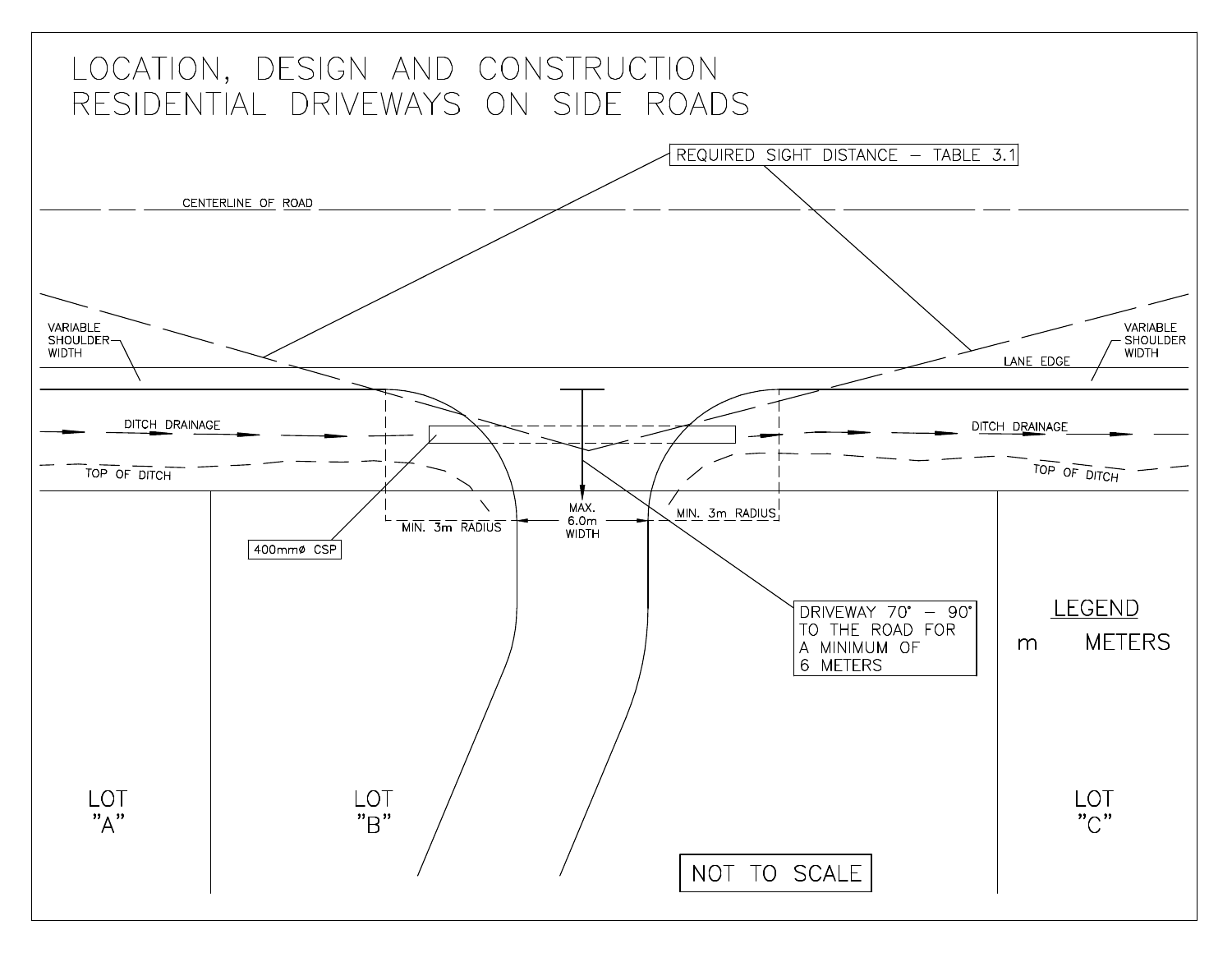